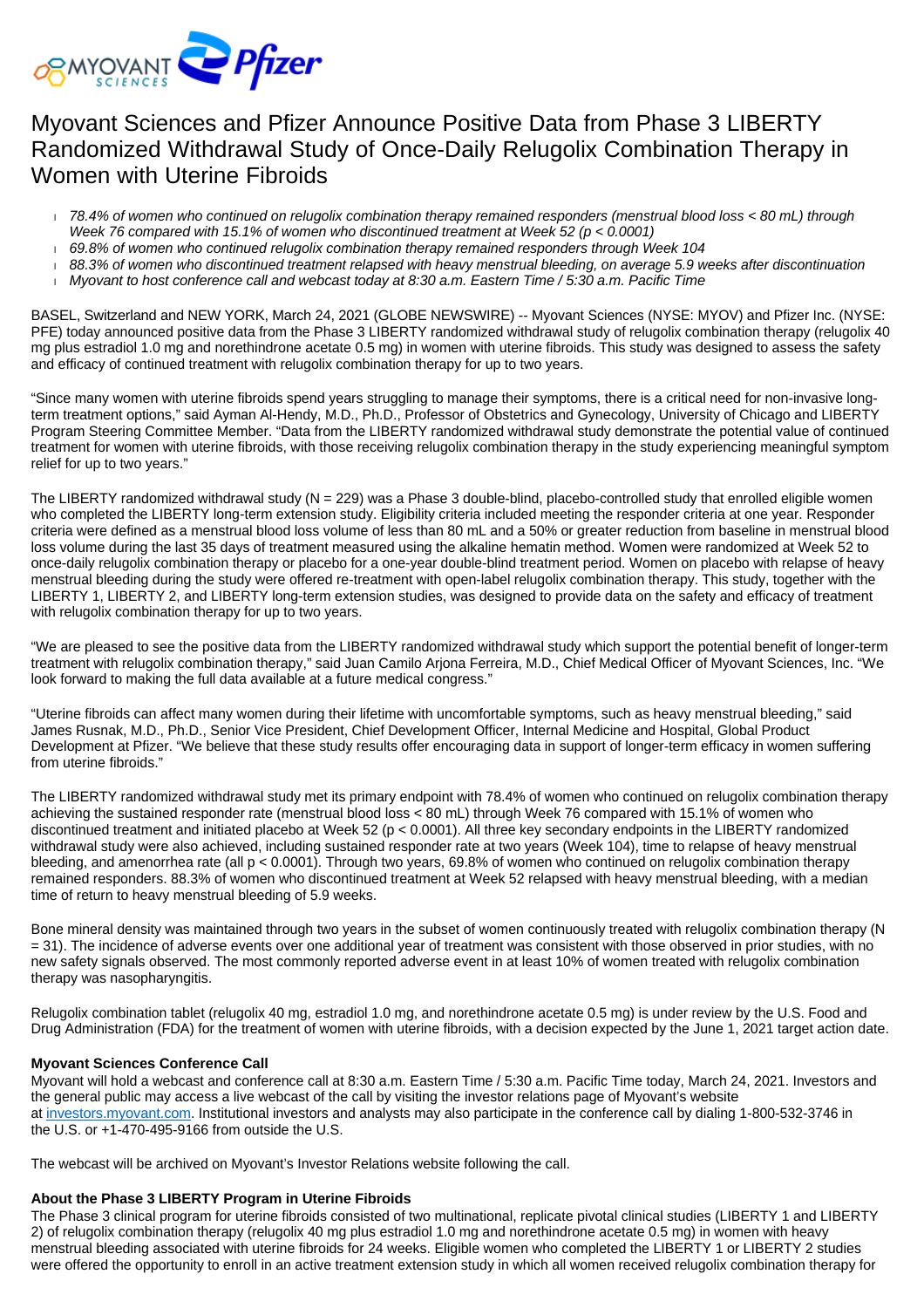an additional 28-week period for a total treatment period of 52 weeks, designed to evaluate the safety and efficacy of longer-term treatment. Upon completion of this 52-week total treatment period, eligible women could elect to participate in a second 52-week randomized withdrawal study designed to provide two-year safety and efficacy data on relugolix combination therapy and to evaluate the need for maintenance therapy. Across studies, a response was defined as a menstrual blood loss volume of less than 80 mL and a 50% or greater reduction from baseline in menstrual blood loss volume during the last 35 days of treatment measured using the alkaline hematin method.

LIBERTY 1 and 2 met their primary endpoints (p < 0.0001) with 73.4% and 71.2% of women receiving relugolix combination therapy achieving the responder criteria compared with 18.9% and 14.7% of women receiving placebo at 24 weeks, respectively. On average, women receiving relugolix combination therapy in both studies experienced an 84.3% reduction in menstrual blood loss from baseline at Week 24 (p < 0.0001). Bone mineral density was comparable between the relugolix combination therapy and placebo groups in LIBERTY 1 and 2. The distribution of the change in bone mineral density, including outliers, was similar for the relugolix combination therapy and placebo groups at 24 weeks, as assessed by dual energy x-ray absorptiometry (DXA). The overall incidence of adverse events in the relugolix combination and placebo groups was comparable in both studies.

The open-label extension study also met its primary endpoint with relugolix combination therapy demonstrating an 87.7% response rate at one year, showing the durability of the response observed in LIBERTY 1 and 2. In addition, women experienced, on average, an 89.9% reduction in menstrual blood loss from baseline at Week 52. Changes in bone mineral density through one year, as assessed by DXA every three months, were consistent with LIBERTY 1 and 2. The incidence of adverse events over one year was consistent with that observed in LIBERTY 1 and 2, with no new safety signals observed.

#### **About Myovant Sciences**

Myovant Sciences aspires to redefine care for women and for men through purpose-driven science, empowering medicines, and transformative advocacy. We have one FDA-approved medicine, ORGOVYX™ (relugolix), for adult patients with advanced prostate cancer. Our lead product candidate, relugolix combination tablet (relugolix 40 mg, estradiol 1.0 mg, and norethindrone acetate 0.5 mg), is under regulatory review in Europe and the U.S. for women with uterine fibroids and is under development for women with endometriosis. We are also developing MVT-602, an oligopeptide kisspeptin-1 receptor agonist, which has completed a Phase 2a study for female infertility as part of assisted reproduction. Sumitovant Biopharma, Ltd., a wholly owned subsidiary of Sumitomo Dainippon Pharma Co., Ltd., is our majority shareholder. For more information, please visit our website at [www.myovant.com.](https://www.myovant.com/) Follow [@Myovant](https://twitter.com/myovant?lang=en) on Twitter and [LinkedIn](https://www.linkedin.com/company/myovant-sciences).

#### **About Pfizer: Breakthroughs That Change Patients' Lives**

At Pfizer, we apply science and our global resources to bring therapies to people that extend and significantly improve their lives. We strive to set the standard for quality, safety and value in the discovery, development and manufacture of health care products, including innovative medicines and vaccines. Every day, Pfizer colleagues work across developed and emerging markets to advance wellness, prevention, treatments and cures that challenge the most feared diseases of our time. Consistent with our responsibility as one of the world's premier innovative biopharmaceutical companies, we collaborate with health care providers, governments and local communities to support and expand access to reliable, affordable health care around the world. For more than 170 years, we have worked to make a difference for all who rely on us. We routinely post information that may be important to investors on our website at [www.Pfizer.com.](http://www.pfizer.com/) In addition, to learn more, please visit us on [www.Pfizer.com](http://www.pfizer.com/) and follow us on Twitter at [@Pfizer](https://twitter.com/pfizer) and [@Pfizer News,](https://twitter.com/pfizer_news) [LinkedIn](https://www.linkedin.com/company/pfizer/), [YouTube](https://www.youtube.com/pfizer) and like us on Facebook at [Facebook.com/Pfizer.](https://www.facebook.com/Pfizer/)

#### **Myovant Sciences Forward-Looking Statements**

This press release contains forward-looking statements within the meaning of the Private Securities Litigation Reform Act of 1995. In this press release, forward-looking statements include, but are not limited to, all statements and quotes reflecting Myovant Sciences' expectations, including Myovant Sciences' aspiration to redefine care for women and for men; Drs. Al-Hendy, Arjona Ferreira and Rusnak's quotes regarding the potential for relugolix combination tablet for uterine fibroids; the expected timing and strength of Myovant's regulatory filings; and Myovant's vision for a one pill, once-a-day, treatment option suitable for long-term use in uterine fibroids.

Myovant Sciences' forward-looking statements are based on management's current expectations and beliefs and are subject to a number of risks, uncertainties, assumptions and other factors known and unknown that could cause actual results and the timing of certain events to differ materially from future results expressed or implied by the forward-looking statements, including unforeseen circumstances or other disruptions to normal business operations arising from or related to the COVID-19 pandemic; the risk that clinical trial data are subject to differing interpretations and assessments by regulatory authorities; whether regulatory authorities will be satisfied with the design of and results from the clinical studies; whether and when the FDA may approve the pending application for relugolix combination tablet for women with uterine fibroids and whether and when regulatory authorities may approve any other applications that may be filed for relugolix combination tablet in any jurisdictions, which will depend on myriad factors, including making a determination as to whether the investigational product's benefits outweigh its known risks and determination of the product's efficacy and, if approved, whether relugolix combination tablet will be commercially successful; decisions by regulatory authorities impacting labeling, manufacturing processes, safety and/or other matters that could affect the availability or commercial potential of relugolix combination tablet; and whether our collaboration with Pfizer will be successful. Myovant Sciences cannot assure you that the events and circumstances reflected in the forward-looking statements will be achieved or occur and actual results could differ materially from those expressed or implied by these forward-looking statements. Factors that could materially affect Myovant Sciences' operations and future prospects or which could cause actual results to differ materially from expectations include, but are not limited to, the risks and uncertainties listed in Myovant Sciences' filings with the United States Securities and Exchange Commission (SEC), including under the heading "Risk Factors" in Myovant Sciences' Quarterly Report on Form 10-Q filed on February 11, 2021, as such risk factors may be amended, supplemented or superseded from time to time. These risks are not exhaustive. New risk factors emerge from time to time and it is not possible for Myovant Sciences' management to predict all risk factors, nor can Myovant Sciences assess the impact of all factors on its business or the extent to which any factor, or combination of factors, may cause actual results to differ materially from those contained in any forward-looking statements. You should not place undue reliance on the forward-looking statements in this press release, which speak only as of the date hereof, and, except as required by law, Myovant Sciences undertakes no obligation to update these forward-looking statements to reflect events or circumstances after the date of such statements.

#### **Pfizer Disclosure Notice**

The information contained in this release is as of March 24, 2021. Pfizer assumes no obligation to update forward-looking statements contained in this release as the result of new information or future events or developments.